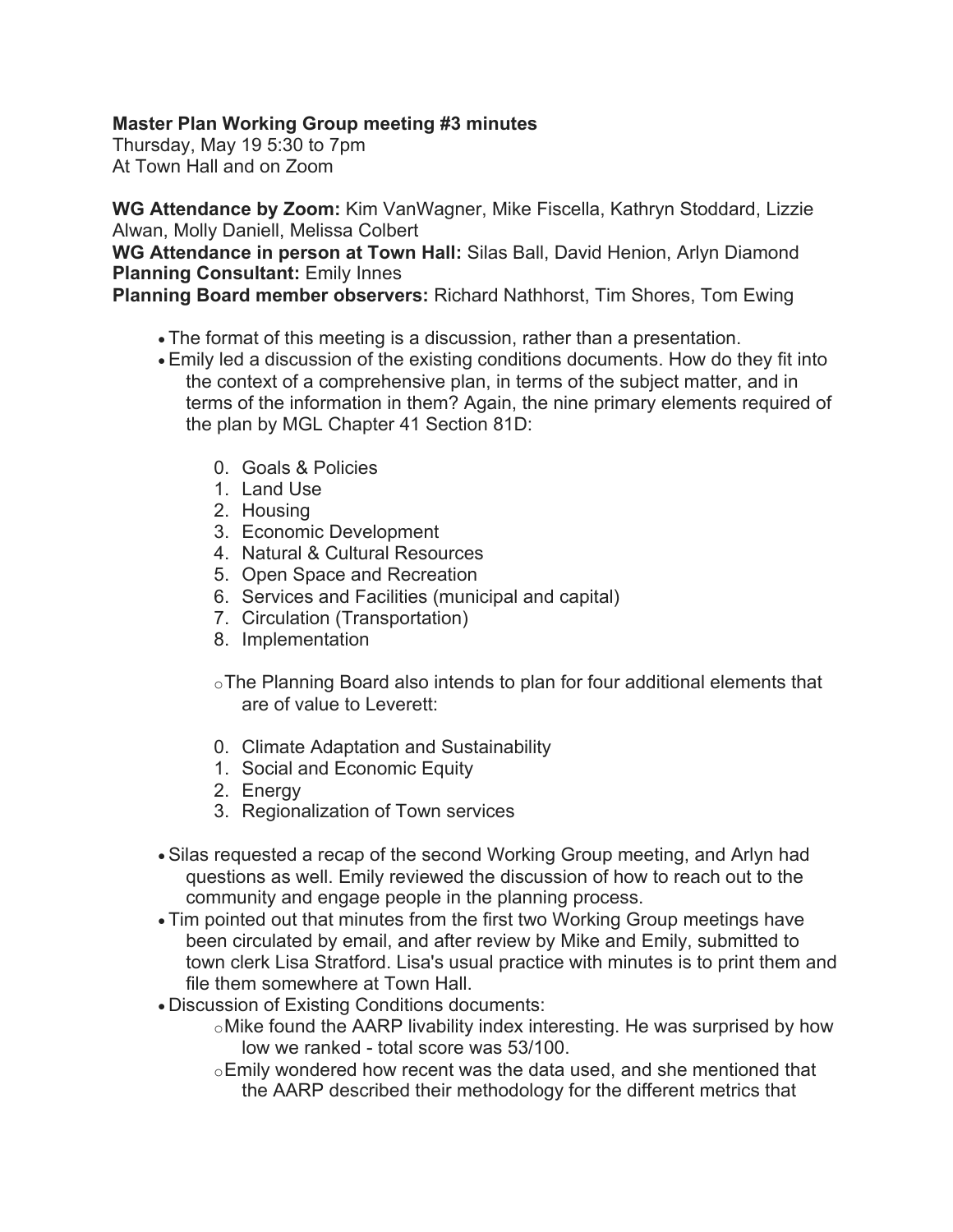went into that overall score -- this will be something important to notice in other document review, and the planning process, how we can use multiple metrics to arrive at aggregate index scores, and a town like Leverett can score high in some metrics and low in other metrics.

- oMolly asked if Emily has benchmark scores for livability (for example) from towns that are similar to Leverett, or that are models of what Leverett could become. Emily responded that there are examples that would be very useful to the community conversations.
- oDavid Henion recalled that Fay Zipkowitz at Town Meeting said that a substantial portion of town was older (30% over 65, 50% over 50), and to emphasize the need to consider these demographics in planning for town services.
- oLizzie spoke about how her master's thesis work has included research on the Franklin County aging-friendly and livability initiatives. She noted that the AARP livability index doesn't distinguish between urban and rural, which is problematic -- it may not be the best metric for Leverett. She could look into getting access to the full data set of Leverett and nearby towns, which could support more apt comparisons.
- oTom Ewing also spoke to the importance of having benchmarks and comparison data to help planning participants get a clearer sense of where Leverett is at, and the direction it could go in. He asked which report would provide these comparisons, because it's important to establish a common set of facts and a shared understanding of conditions. Emily replied that a full set of comparisons would come later in the planning process, but she would think about ways to provide this in the existing conditions report due in June.
- oEmily asked: given how many complex documents were made available in the Existing Conditions folder, she wonders how much of it was new to members of the Working Group?
- $\circ$ Kathryn had just read the Sustainable Economy Committee report, and she was impressed with its contents, however she felt that the report jumped to some unwarranted conclusions -- particularly, it didn't consider the possibility of developing on route 63, where the traffic already is, in favor of developing around traditional town centers, which would draw traffic to where it's not already going. The linkage to historic preservation is also a leap, especially if it's driven by nonprofits which would not pay taxes.
- oDavid Henion reflected on his past experience with Amherst town government and a buildability study that got very detailed about the possible amount of building that could be done, and how that would affect the potential for tax revenue. Is there a similar source of info for Leverett? Richard replied that the assessors and the Planning Board have done work in the past to determine the number of lots and how many could be built on, and though he doesn't recall the numbers, he knows that there are not very many lots that are candidates for new development. Emily observed that zoning bylaws also impact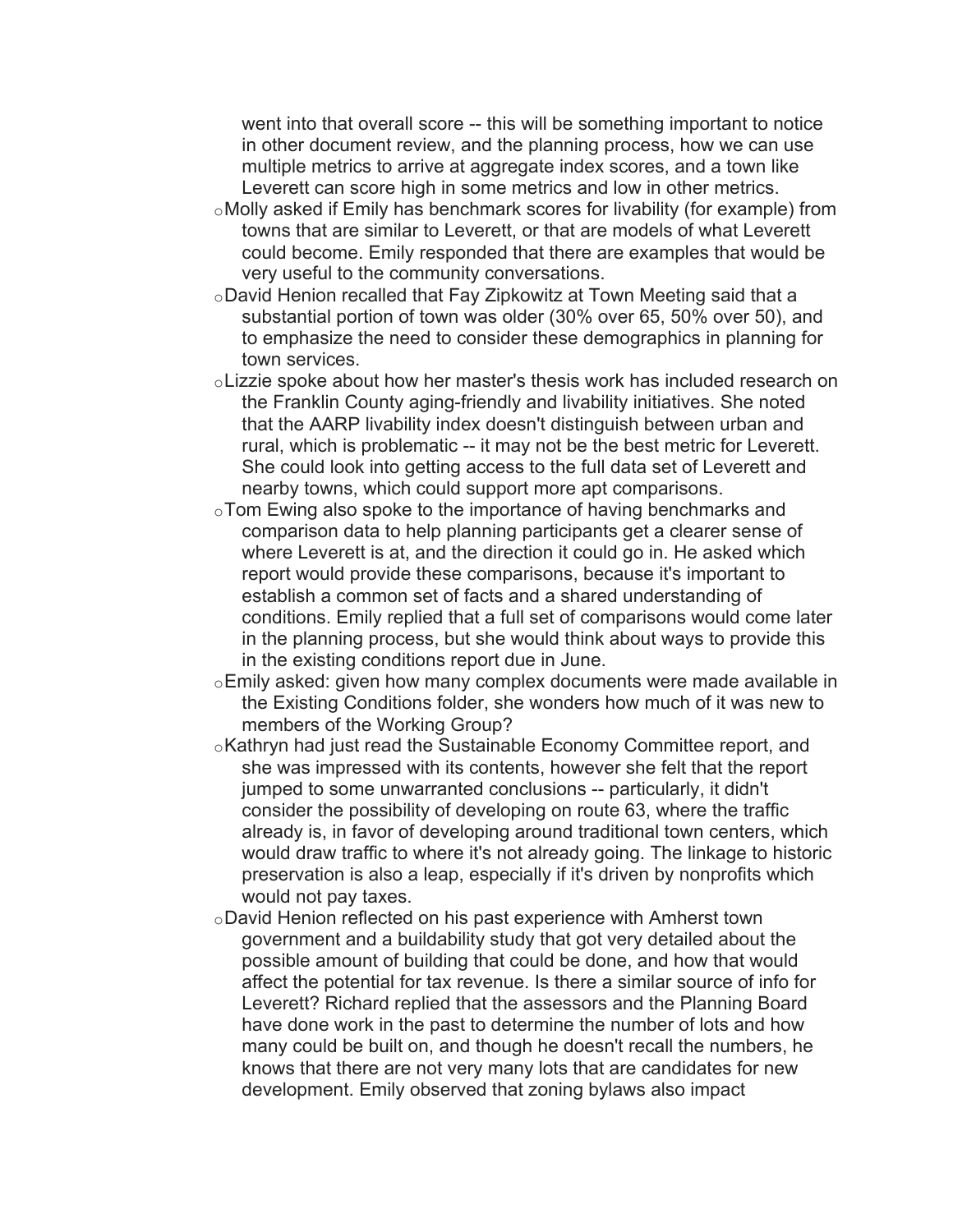buildability, and the Comprehensive Plan can propose or plan zoning changes that could make more effective development use of available lots.

- oMolly asked if "comprehensive plan" is synonymous with "master plan". Emily said yes, and in the planning field people often use "comprehensive plan" which is specifically about municipal planning, whereas "master plan" can also be used to describe a development plan for one or more parcels.
- oArlyn pointed out that the town has political realities that shape decisionmaking that impact Leverett. For example, the state of Massachusetts currently has a large financial surplus, however Leverett has no significant influence over how this surplus will be used.
- oRichard pointed out that Leverett zoning, and the size and number of lots, are also constrained by geology and geography, which limits our ability to build septic systems that will comply with state regulations. To this end, we'll need to think about drinking water and sewer infrastructure. Emily recounted that the discussion going on in many communities about well water and septic, piped water and sewer infrastructure, water treatment, and how alternative methods of serving these needs are becoming very interesting and dynamic discussions in the planning field. The state will also have resources available for this kind of infrastructure, and the comprehensive plan will include these resources as options for how the town of Leverett can meet its comprehensive planning goals.
- $\circ$ David observed that he found the 1973 document Where We Stand very interesting, and wondered if the people interviewed in that text were still in town. Tim observed that Portia Wieskel is still in town, and the name Woodard shows up in that text, which is a name he's heard in town. Emily suggested that it would be very useful to get people together in focus groups from that text, and others named in earlier documents, as a special source of historical knowledge. Melissa Colbert observed that she's interested in that knowledge especially in terms of what didn't work out -- for example, recreation.
- oPressures on the town budget: Silas suggested that every tax payer in town is aware of the pressures on the town budget. Kathryn observed that this year we have gone through a reduction in the tax rate, that was able to balance with the budget, due to the large increased in taxable assessed value.
- $\circ$ David observed that a single property in town is responsible for a disproportionately large amount of tax revenue, and the near term future of that is uncertain due to speculation that it will become a nonprofit and removed from the tax role. He added that he thinks the town is doing well with taxation and responsible budgeting. Also, a large proportion of town is tied up by conservation, such as the mountain owned primarily by Kohl's and the Kestrel Trust. He knows that Cinda Jones and Kohl's are currently in conflict with the town of Shutesbury, because there is a